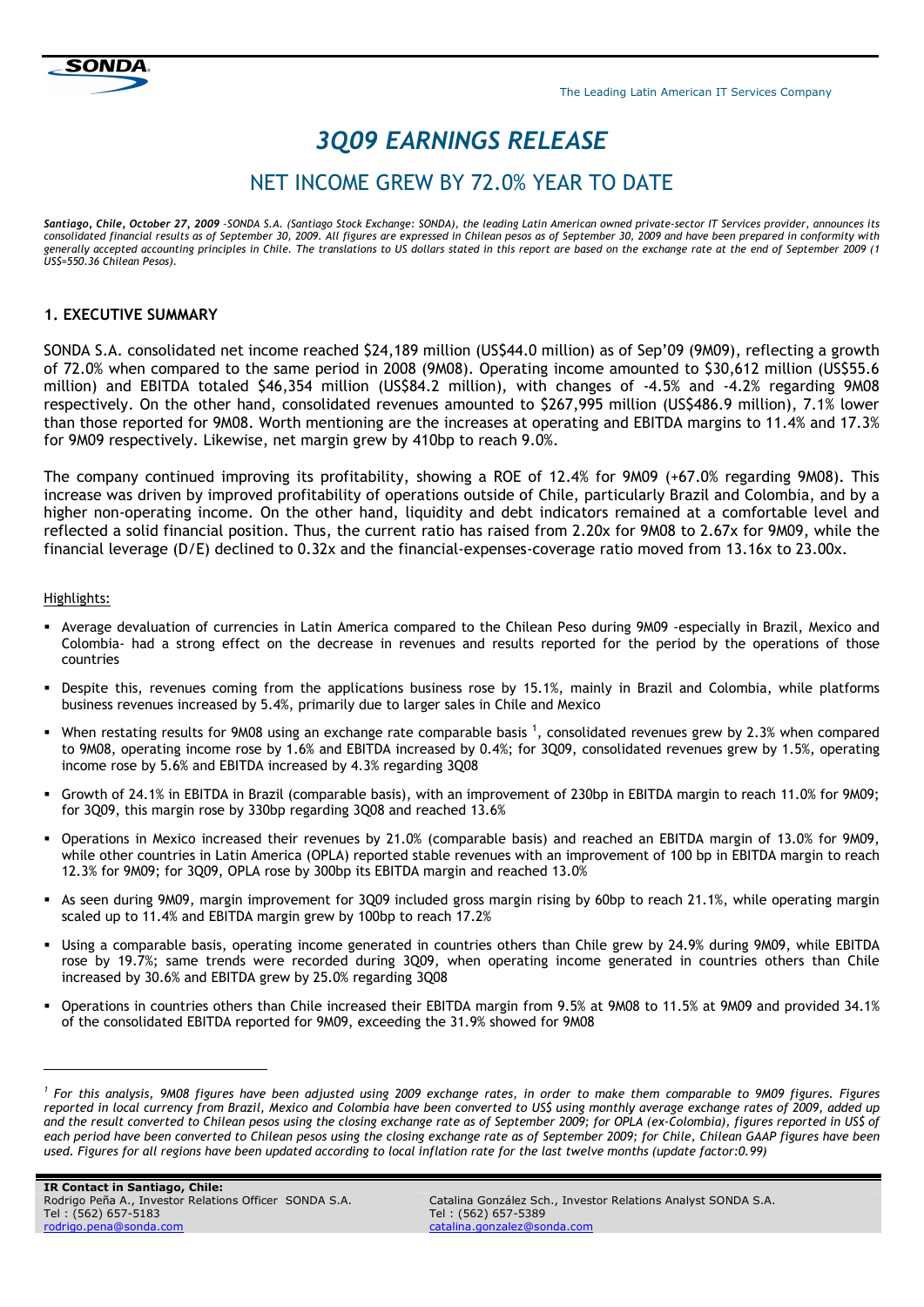| <b>Figure 1 - Consolidated Financial Statements</b> |
|-----------------------------------------------------|
|-----------------------------------------------------|

|                                                       | SONDA CONSOLIDATED FINANCIAL STATEMENT |            |           |               |  |  |  |  |  |  |
|-------------------------------------------------------|----------------------------------------|------------|-----------|---------------|--|--|--|--|--|--|
| Sep-08 / Sep-09                                       |                                        |            |           |               |  |  |  |  |  |  |
| In millions of constant Ch\$ as of September 30, 2009 |                                        |            |           |               |  |  |  |  |  |  |
| <b>Income Statement</b>                               | sep-08                                 | sep-09     | Var.      | $\frac{0}{0}$ |  |  |  |  |  |  |
| <b>Revenues</b>                                       | 288,479                                | 267,995    | $-20,484$ | $-7.1%$       |  |  |  |  |  |  |
| Cost of Sales                                         | $-227,266$                             | $-212,221$ | 15,045    | $-6.6%$       |  |  |  |  |  |  |
| <b>Gross Profit</b>                                   | 61,213                                 | 55,774     | $-5,439$  | $-8.9%$       |  |  |  |  |  |  |
| <b>SG&amp;A Expenses</b>                              | $-29,152$                              | $-25,161$  | 3,991     | $-13.7%$      |  |  |  |  |  |  |
| <b>Operating Income</b>                               | 32,061                                 | 30,612     | $-1,448$  | $-4.5%$       |  |  |  |  |  |  |
| Depreciation and Amortization                         | 16,341                                 | 15,742     | $-599$    | $-3.7%$       |  |  |  |  |  |  |
| <b>EBITDA</b>                                         | 48,402                                 | 46,354     | $-2,048$  | $-4.2%$       |  |  |  |  |  |  |
| Financial Income (Expense), Net                       | 1,341                                  | 271        | $-1,070$  | $-79.8%$      |  |  |  |  |  |  |
| <b>Financial Income</b>                               | 3,997                                  | 2,319      | $-1,678$  | $-42.0%$      |  |  |  |  |  |  |
| <b>Financial Expense</b>                              | $-2,656$                               | $-2,048$   | 608       | $-22.9%$      |  |  |  |  |  |  |
| Price-level Restatement                               | $-3,462$                               | 896        | 4,359     | $-125.9%$     |  |  |  |  |  |  |
| Foreign Exchange Differences                          | $-2,324$                               | 5,474      | 7,798     | $-335.5%$     |  |  |  |  |  |  |
| Other Non-Operating Income                            | $-7,660$                               | $-5,616$   | 2,044     | $-26.7%$      |  |  |  |  |  |  |
| <b>Non Operating Income</b>                           | $-12,105$                              | 1,025      | 13,130    | $-108.5%$     |  |  |  |  |  |  |
| Income before Taxes                                   | 19,956                                 | 31,637     | 11,681    | 58.5%         |  |  |  |  |  |  |
| <b>Income Taxes</b>                                   | $-4,775$                               | $-6,412$   | $-1,636$  | 34.3%         |  |  |  |  |  |  |
| Minority Interest                                     | $-1,154$                               | $-1,060$   | 94        | $-8.2%$       |  |  |  |  |  |  |
| Amortization of Negative Goodwill                     | 38                                     | 24         | $-15$     | $-38.6%$      |  |  |  |  |  |  |
| <b>Net Income</b>                                     | 14,065                                 | 24,189     | 10,125    | 72.0%         |  |  |  |  |  |  |
| <b>Balance Sheet</b>                                  | sep-08                                 | sep-09     | Var.      | $\frac{0}{0}$ |  |  |  |  |  |  |
| <b>Assets</b>                                         | 346,157                                | 356,164    | 10,007    | 2.9%          |  |  |  |  |  |  |
| <b>Current Assets</b>                                 | 162,033                                | 186,174    | 24,142    | 14.9%         |  |  |  |  |  |  |
| Cash and Equivalents                                  | 34,151                                 | 53,890     | 19,739    | 57.8%         |  |  |  |  |  |  |
| <b>Accounts Receivables</b>                           | 93,621                                 | 98,090     | 4,469     | 4.8%          |  |  |  |  |  |  |
| <b>Inventories</b>                                    | 13,954                                 | 11,752     | $-2,202$  | $-15.8%$      |  |  |  |  |  |  |
| <b>Other Current Assets</b>                           | 20,306                                 | 22,442     | 2,136     | 10.5%         |  |  |  |  |  |  |
| Property, Plant and Equipment                         | 59,769                                 | 54,406     | $-5,363$  | $-9.0%$       |  |  |  |  |  |  |
| Investment in Other Companies                         | 3,126                                  | 2,476      | $-650$    | $-20.8%$      |  |  |  |  |  |  |
| <b>Other Assets</b>                                   | 121,230                                | 113,108    | $-8,122$  | $-6.7%$       |  |  |  |  |  |  |
| <b>Liabilities</b>                                    | 100,371                                | 88,142     | $-12,229$ | $-12.2%$      |  |  |  |  |  |  |
| <b>Current Liabilities</b>                            | 73,625                                 | 69,654     | $-3,971$  | $-5.4%$       |  |  |  |  |  |  |
| Short-Term Financial Debt                             | 17,978                                 | 14,091     | $-3,887$  | $-21.6%$      |  |  |  |  |  |  |
| <b>Other Current Liabilities</b>                      | 55,647                                 | 55,563     | -85       | $-0.2%$       |  |  |  |  |  |  |
| Long-Term Financial Debt                              | 14,282                                 | 9,132      | $-5,150$  | $-36.1%$      |  |  |  |  |  |  |
| <b>Other Current Liabilities</b>                      | 8,378                                  | 6,073      | $-2,305$  | $-27.5%$      |  |  |  |  |  |  |
| Minority Interest                                     | 4,087                                  | 3,284      | $-803$    | $-19.7%$      |  |  |  |  |  |  |
| <b>Total Shareholder's Equity</b>                     | 245,786                                | 268,022    | 22,236    | 9.0%          |  |  |  |  |  |  |
| <b>Total Liabilities and Shareholder's Equity</b>     | 346,157                                | 356,164    | 10,007    | 2.9%          |  |  |  |  |  |  |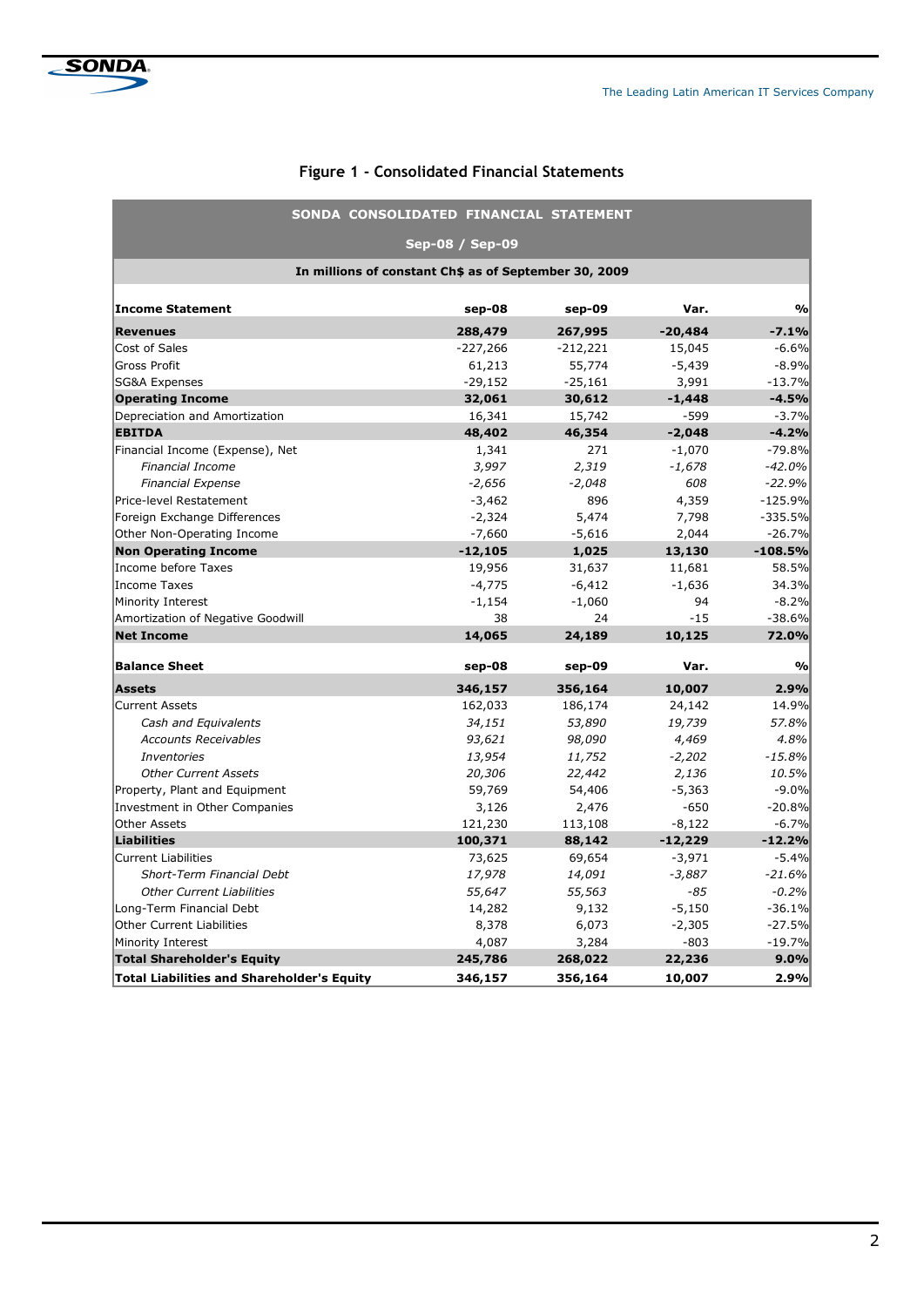

## **2. MANAGEMENT DISCUSSION AND ANALYSIS ON 9M09 AND 3Q09 CONSOLIDATED RESULTS**

#### **CONSOLIDATED RESULTS FOR SEPTEMBER 2009 (9M09)**

## **REVENUES**

Consolidated revenues amounted to \$267,995 million (US\$486.9 million) for 9M09, showing a decrease of 7.1% regarding 9M08. However, compared to pro-forma 9M08 expressed under 2009's exchange rate basis, consolidated revenues grew by 2.3% in 9M09. Detailed analysis is presented below:

 revenues from IT services business totaled \$157,953 million (US\$287.0 million) for 9M09, with a decline of 15.6% when compared to 9M08, mainly explained by:

- effects of exchange rates fluctuations in Brazil, Mexico and Colombia explained US\$38.2 million of lower revenues when compared to the same previous period (71.7% of the total decrease)

- lower revenues from professional services (-\$10,600 million approx. equivalent to US\$19.4 million), mainly due to the deferment of SAP implementation business in Brazil and Colombia
- without exchange rate effects, IT services business revenues would have decreased by 5.0%
- applications business with total revenues of \$39,450 million (US\$71.7 million) for 9M09, reflecting a rise of 15.1% compared to 9M08, despite currency effects that meant lower revenues for US\$8.2 million, especially in Brazil. The increase in this business line was mainly explained by the following:

- larger revenues coming from support and implementation services (+\$6,905 million equivalent to US\$12.5 million), mostly due to new businesses developed in Brazil and OPLA (mostly Colombia)

- larger revenues coming from software development and maintenance (+\$4,980 million equivalent to US\$9.0 million), mainly in Brazil and OPLA (mostly Uruguay)

- with no exchange rate effects, revenues from applications business would have risen by 32.5%

 platforms business with total revenues of \$70,592 million (US\$128.3 million) for 9M09, with a growth of 5.4% compared to 9M08, mainly due to:

- increase in hardware sales (+\$1,616 million equivalent to US\$2.9 million), primarily due to new businesses in Chile

- growth in software sales (+\$1,514 million equivalent to US\$2.8 million), as a result of larger sales in Mexico and OPLA (primarily Colombia)
- platforms business revenues would have risen by 7.1% excluding exchange rate effects

IT services business contributed with a 58.9% of consolidated revenues during 9M09, applications business generated a 14.7% and platforms business provided the remaining 26.4%.

| <b>SONDA CONSOLIDATED - Millions of constant Ch\$ as of September 30, 2009</b> |         |          |           |               |  |  |  |  |  |  |
|--------------------------------------------------------------------------------|---------|----------|-----------|---------------|--|--|--|--|--|--|
| <b>Revenues</b>                                                                | sep-08  | $sep-09$ | Var.      | $\frac{0}{0}$ |  |  |  |  |  |  |
| <b>Business Line</b>                                                           |         |          |           |               |  |  |  |  |  |  |
| Platforms                                                                      | 66,983  | 70,592   | 3,608     | 5.4%          |  |  |  |  |  |  |
| <b>IT Services</b>                                                             | 187,231 | 157,953  | $-29,278$ | $-15.6%$      |  |  |  |  |  |  |
| Applications                                                                   | 34,264  | 39,450   | 5,185     | 15.1%         |  |  |  |  |  |  |
| Total                                                                          | 288,479 | 267,995  | $-20.484$ | $-7.1%$       |  |  |  |  |  |  |
| <b>Share by Business Line</b>                                                  |         |          |           |               |  |  |  |  |  |  |
| Platforms                                                                      | 23.2%   | 26.4%    |           |               |  |  |  |  |  |  |
| <b>IT Services</b>                                                             | 64.9%   | 58.9%    |           |               |  |  |  |  |  |  |
| Applications                                                                   | 11.9%   | 14.7%    |           |               |  |  |  |  |  |  |
| Total                                                                          | 100.0%  | 100.0%   |           |               |  |  |  |  |  |  |

## **Figure 2 - Consolidated Revenues by Business Line**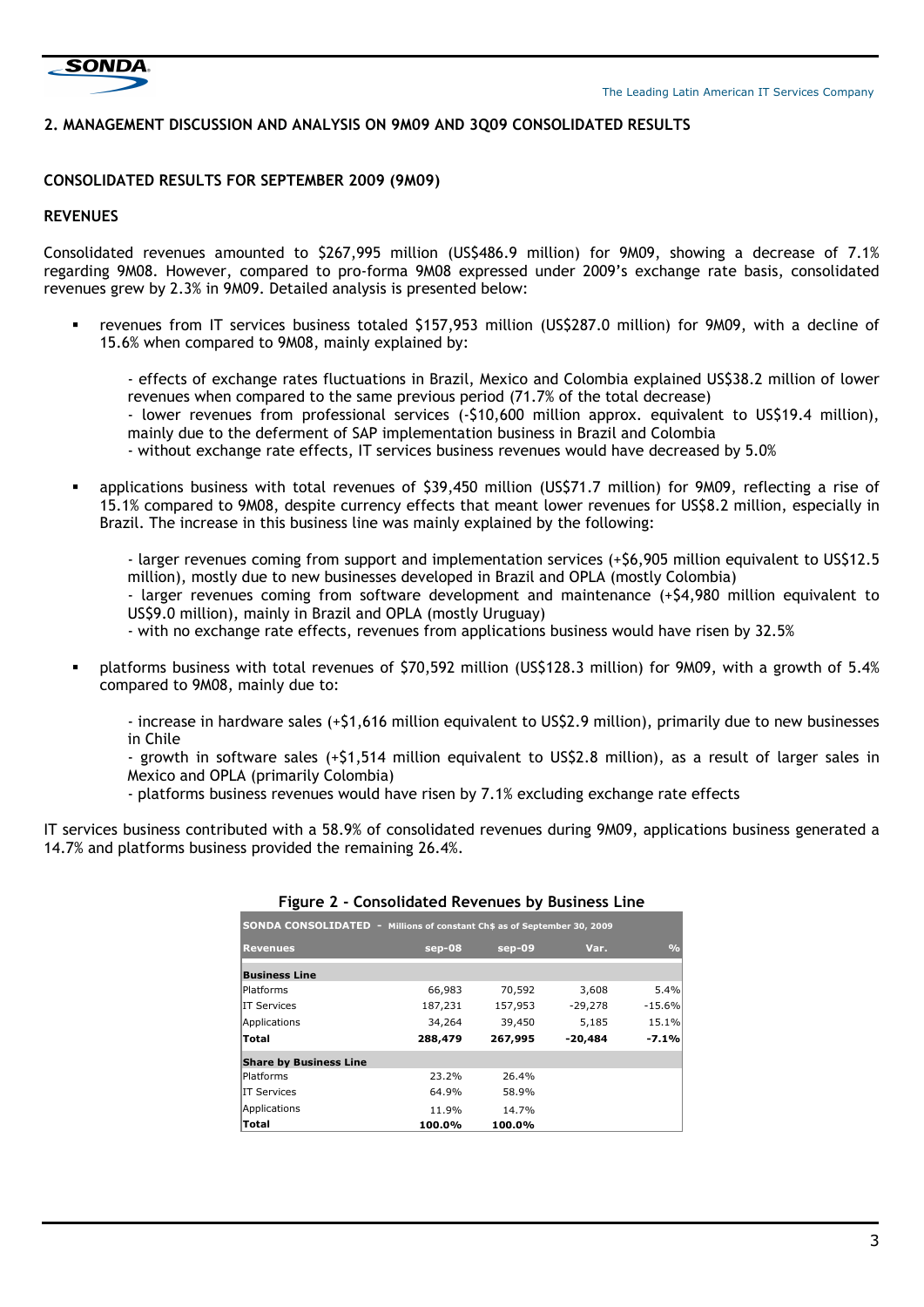

## **COST OF SALES AND SELLING, GENERAL AND ADMINISTRATIVE EXPENSES**

Cost of sales amounted to \$212,221 million (US\$385.6 million) for 9M09 and showed a decline of 6.6% regarding 9M08, primarily as a result of cost reductions in Brazilian operations.

SG&A expenses decreased by 13.7% when compared to 9M08 and totaled \$25,161 million (US\$45.7 million) in 9M09. This reduction was primarily explained by lower general expenses in Brazil and Colombia.

## **OPERATING INCOME AND EBITDA**

Operating income reached \$30,612 million (US\$55.6 million) for 9M09, showing a decline of 4.5% regarding 9M08, mainly as a consequence of the effect of exchange rates fluctuations in Brazil and Mexico. Without considering exchange rate effects, operating income would have grown by 1.6%. Gross margin reached 20.8% for 9M09, while operating margin rose by 30bp to reach 11.4%, reflecting lower SG&A expenses.

EBITDA totaled \$46,354 million (US\$84.2 million) for 9M09, with a change of -4.2% when compared to the same previous period. When considering restated figures without exchange rate effects, EBITDA would have risen by 0.4%. EBITDA margin grew by 50bp when moving from 16.8% at 9M08 to 17.3% at 9M09. This increase was mostly explained by higher margins reached in operations outside of Chile, primarily Brazil, Colombia and Costa Rica.

| <b>I kult 3 - Ilicollie Statellieft</b>               |            |            |           |                |  |  |  |  |  |  |  |  |
|-------------------------------------------------------|------------|------------|-----------|----------------|--|--|--|--|--|--|--|--|
| SONDA CONSOLIDATED STATEMENTS OF INCOME               |            |            |           |                |  |  |  |  |  |  |  |  |
| In millions of constant Ch\$ as of September 30, 2009 |            |            |           |                |  |  |  |  |  |  |  |  |
|                                                       |            |            |           |                |  |  |  |  |  |  |  |  |
| <b>INCOME STATEMENT</b>                               | sep-08     | sep-09     | VAR.      | O <sub>0</sub> |  |  |  |  |  |  |  |  |
| <b>Revenues</b>                                       | 288,479    | 267,995    | $-20,484$ | $-7.1%$        |  |  |  |  |  |  |  |  |
| Cost of Sales                                         | $-227,266$ | $-212,221$ | 15,045    | $-6.6%$        |  |  |  |  |  |  |  |  |
| <b>Gross Profit</b>                                   | 61,213     | 55,774     | $-5,439$  | $-8.9%$        |  |  |  |  |  |  |  |  |
| <b>Operating Income</b>                               | 32,061     | 30,612     | $-1,448$  | $-4.5%$        |  |  |  |  |  |  |  |  |
| <b>EBITDA</b>                                         | 48,402     | 46,354     | -2,048    | -4.2%          |  |  |  |  |  |  |  |  |
| Non Operating Income                                  | $-12,105$  | 1,025      | 13,130    | $-108.5%$      |  |  |  |  |  |  |  |  |
| <b>Net Income</b>                                     | 14,065     | 24,189     | 10,124    | 72.0%          |  |  |  |  |  |  |  |  |
| <b>FINANCIAL RATIOS</b>                               |            |            |           |                |  |  |  |  |  |  |  |  |
| Gross Margin                                          | 21.2%      | 20.8%      |           |                |  |  |  |  |  |  |  |  |
| <b>Operating Margin</b>                               | 11.1%      | 11.4%      |           |                |  |  |  |  |  |  |  |  |
| <b>EBITDA Margin</b>                                  | 16.8%      | 17.3%      |           |                |  |  |  |  |  |  |  |  |
| Net Margin                                            | 4.9%       | $9.0\%$    |           |                |  |  |  |  |  |  |  |  |

#### **Figure 3 - Income Statement**

#### **NON-OPERATING INCOME**

Non-operating income showed a growth of 108.5% in 9M09, moving from a loss of \$12,105 million (US\$22.0 million) to a profit of \$1,025 million (US\$1.9 million) for 9M09, largely explained by:

- larger other non-operating income for \$1,095 million (US\$2.0 million), with a final amount of \$1,872 million (US\$3.4 million) at 9M09, primarily due to the profit generated by the divestiture of the subsidiary Acfin S.A. in Jan'09 (\$1,036 million equivalent to US\$1.9 million)
- profit of \$4,359 million (US\$7.9 million) in price-level restatement for 9M09, reaching a balance of \$896 million (US\$1.6 million), mostly explained by the effect of negative inflation on shareholders equity year to date
- profit of \$7,798 million (US\$14.2 million) in foreign exchange differences, reaching a positive balance of \$5,474 million (US\$9.9 million) at 9M09, mainly due to due to appreciation of local currencies in Brazil and Colombia so far in 2009 and its effect when applying BT 64
- lower other non-operating expenses for \$1,312 million (US\$2.4 million), reaching a balance of \$3,884 million (US\$7.1 million), primarily due to extraordinary charges related to restructuring operations costs incurred in 9M08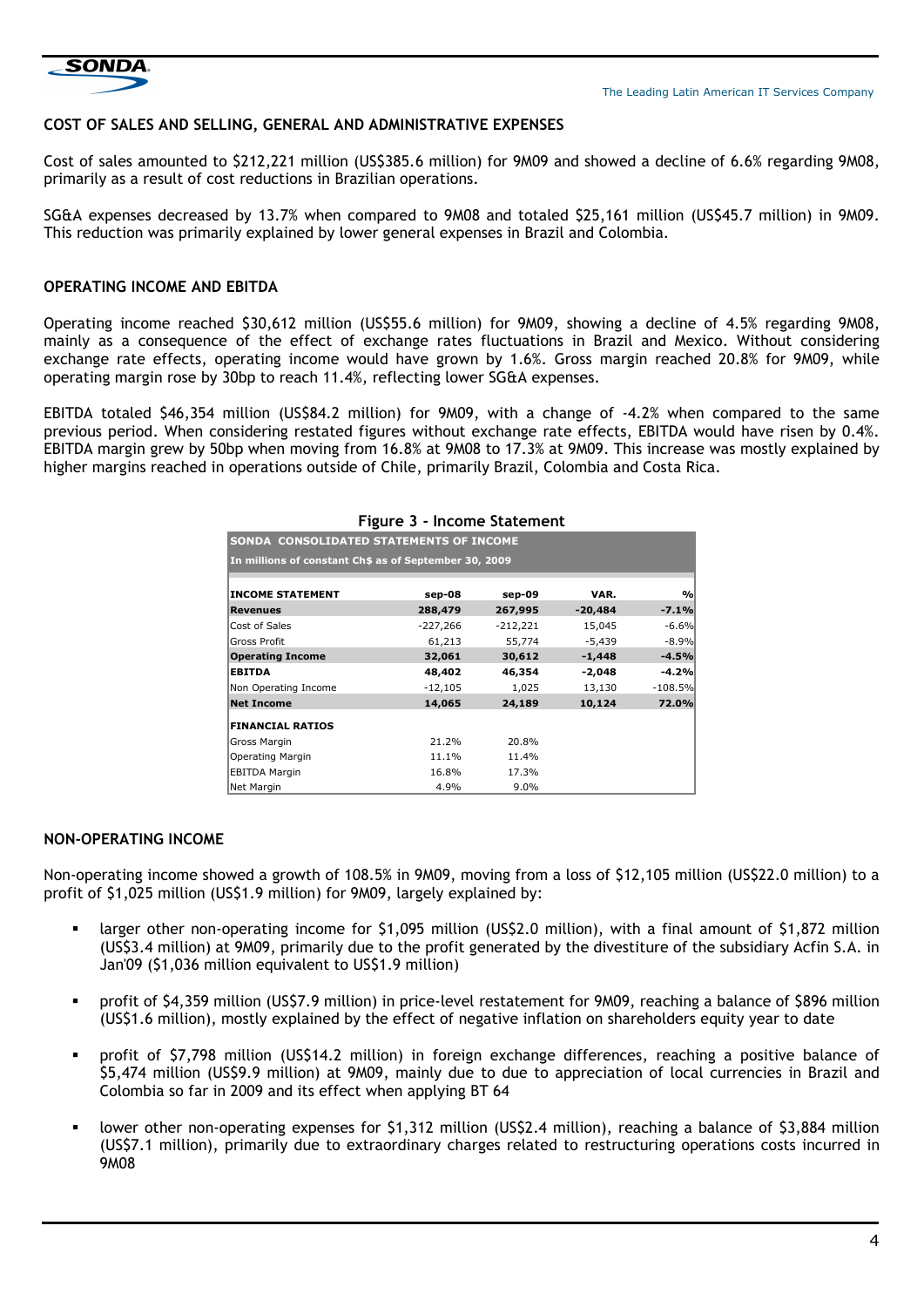

## **NET INCOME**

Net income amounted to \$24,189 million (US\$44.0 million) for 9M09, representing a 72.0% growth when compared to the same previous period. This increase was mainly a result of non-operating income improvement this year. Given this, net margin rose by 410bp, and moved from 4.9% at 9M08 to 9.0% at 9M09.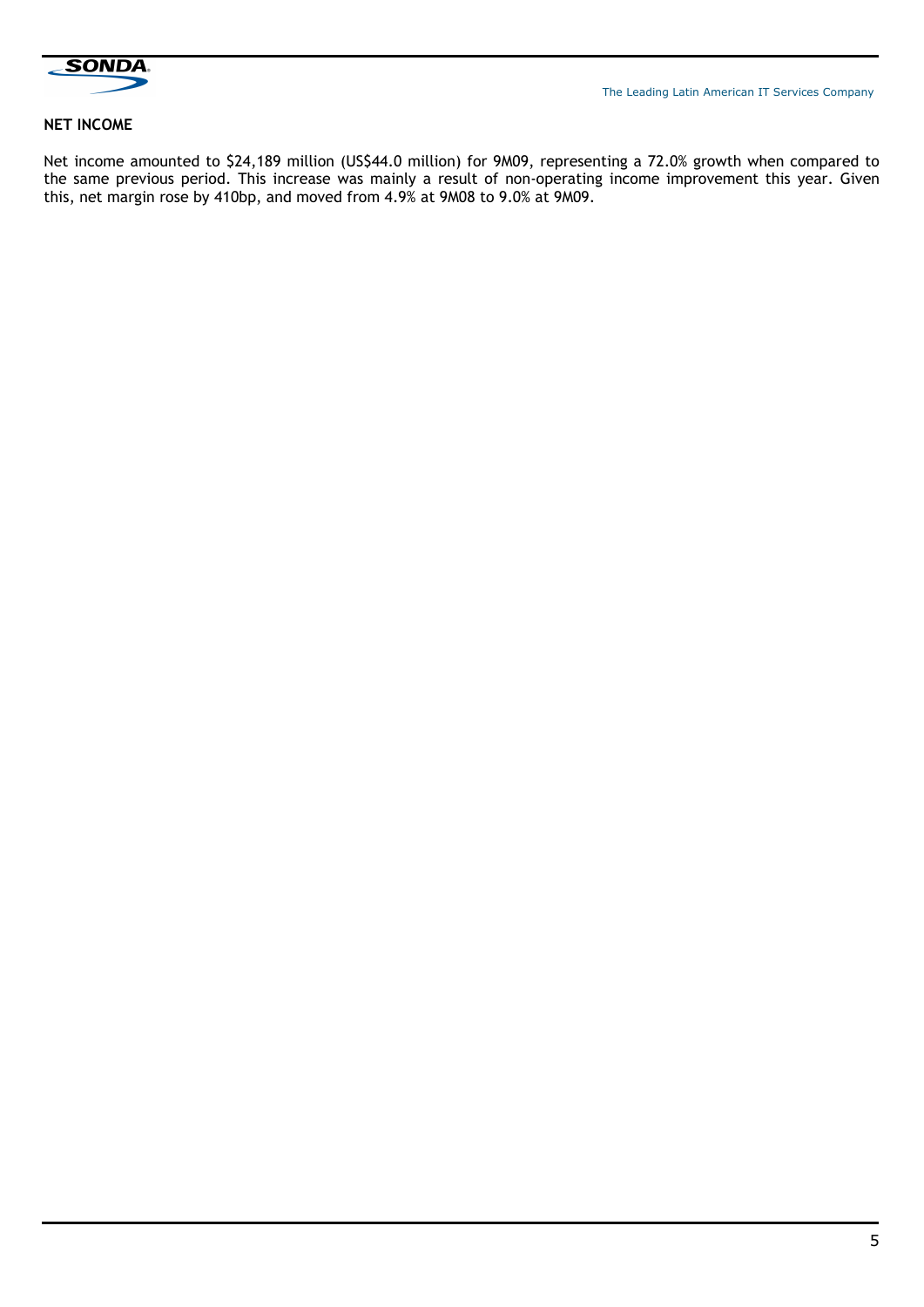

## **CONSOLIDATED RESULTS FOR THE THIRD QUARTER OF 2009 (3Q09)**

## **REVENUES**

Consolidated revenues totaled \$97,315 million (US\$176.8 million) for 3Q09, reflecting a decline of 5.2% regarding 3Q08. Compared to pro-forma 3Q08 expressed under 2009's exchange rate basis, consolidated revenues grew by 1.5%, as detailed below:

 revenues from IT services business amounted to \$56,810 million (US\$103.2 million) for 3Q09, with a decrease of 13.0% when compared to 3Q08, mainly explained by:

- effects of exchange rates fluctuations in Brazil, Mexico and Colombia that explained US\$8.2 million of lower revenues regarding the same previous period (53.3% of the total decrease)

- lower revenues from professional services (-\$4,400 million approx. equivalent to US\$8.0 million), primarily explained by the postponement of SAP implementation business in Brazil and Colombia

- without exchange rate effects, IT services business revenues would have decreased by 5.2%

 applications business with total revenues of \$15,800 million (US\$28.7 million) for 3Q09, showing an increase of 24.9% regarding 3Q08, despite currency effects that meant lower revenues for US\$1.4 million, especially in Brazil. The revenue growth in this business line was mainly explained by the following:

- larger revenues coming from support and implementation services (+\$3,865 million equivalent to US\$7.0 million), mostly due to new businesses developed in Brazil

- larger revenues coming from software development and maintenance (+\$2,636 million equivalent to US\$4.8 million), mainly in Brazil

- with no exchange rate effects, revenues from applications business would have risen by 35.4%
- revenues of \$24,705 million (US\$44.9 million) in platforms business for 3Q09, with a slight increase of 0.1% when compared to 3Q08, primarily due to:
	- growth in hardware revenues (+\$199 million equivalent to US\$0.3 million), mostly as a result of larger sales in Chile
	- platforms business revenues would have risen by 1.8% excluding exchange rate effects

IT services business contributed with a 58.4% of consolidated revenues during 3Q09, applications business generated a 16.2% and platforms business provided the remaining 25.4%.

|                               | <b>SONDA CONSOLIDATED - Millions of constant Ch\$ as of September 30, 2009</b> |               |          |          |  |  |  |  |  |  |  |
|-------------------------------|--------------------------------------------------------------------------------|---------------|----------|----------|--|--|--|--|--|--|--|
| <b>Revenues</b>               | 3008                                                                           | $\frac{0}{0}$ |          |          |  |  |  |  |  |  |  |
| <b>Business Line</b>          |                                                                                |               |          |          |  |  |  |  |  |  |  |
| lPlatforms                    | 24,672                                                                         | 24,705        | 33       | 0.1%     |  |  |  |  |  |  |  |
| IIT Services                  | 65,304                                                                         | 56,810        | -8,494   | $-13.0%$ |  |  |  |  |  |  |  |
| Applications                  | 12,650                                                                         | 15,800        | 3,150    | 24.9%    |  |  |  |  |  |  |  |
| <b>Total</b>                  | 102,626                                                                        | 97,315        | $-5,311$ | $-5.2%$  |  |  |  |  |  |  |  |
| <b>Share by Business Line</b> |                                                                                |               |          |          |  |  |  |  |  |  |  |
| Platforms                     | 24.0%                                                                          | 25.4%         |          |          |  |  |  |  |  |  |  |
| IIT Services                  | 63.7%                                                                          | 58.4%         |          |          |  |  |  |  |  |  |  |
| Applications                  | 12.3%                                                                          | 16.2%         |          |          |  |  |  |  |  |  |  |
| Total                         | 100.0%                                                                         | 100.0%        |          |          |  |  |  |  |  |  |  |

## **Figure 4 - Consolidated Revenues by Business Line**

## **COST OF SALES AND SELLING, GENERAL AND ADMINISTRATIVE EXPENSES**

Cost of sales amounted to \$76,762 million (US\$139.5 million) for 3Q09 and showed a decrease of 5.9% when compared to 3Q08. This change was primarily explained by cost reductions in Brazilian operations.

SG&A expenses totaled \$9,415 million (US\$17.1 million) for 3Q09, with a decline of 5.6% regarding 3Q08. This fall was mainly as a result of lower general expenses in Brazil and Colombia.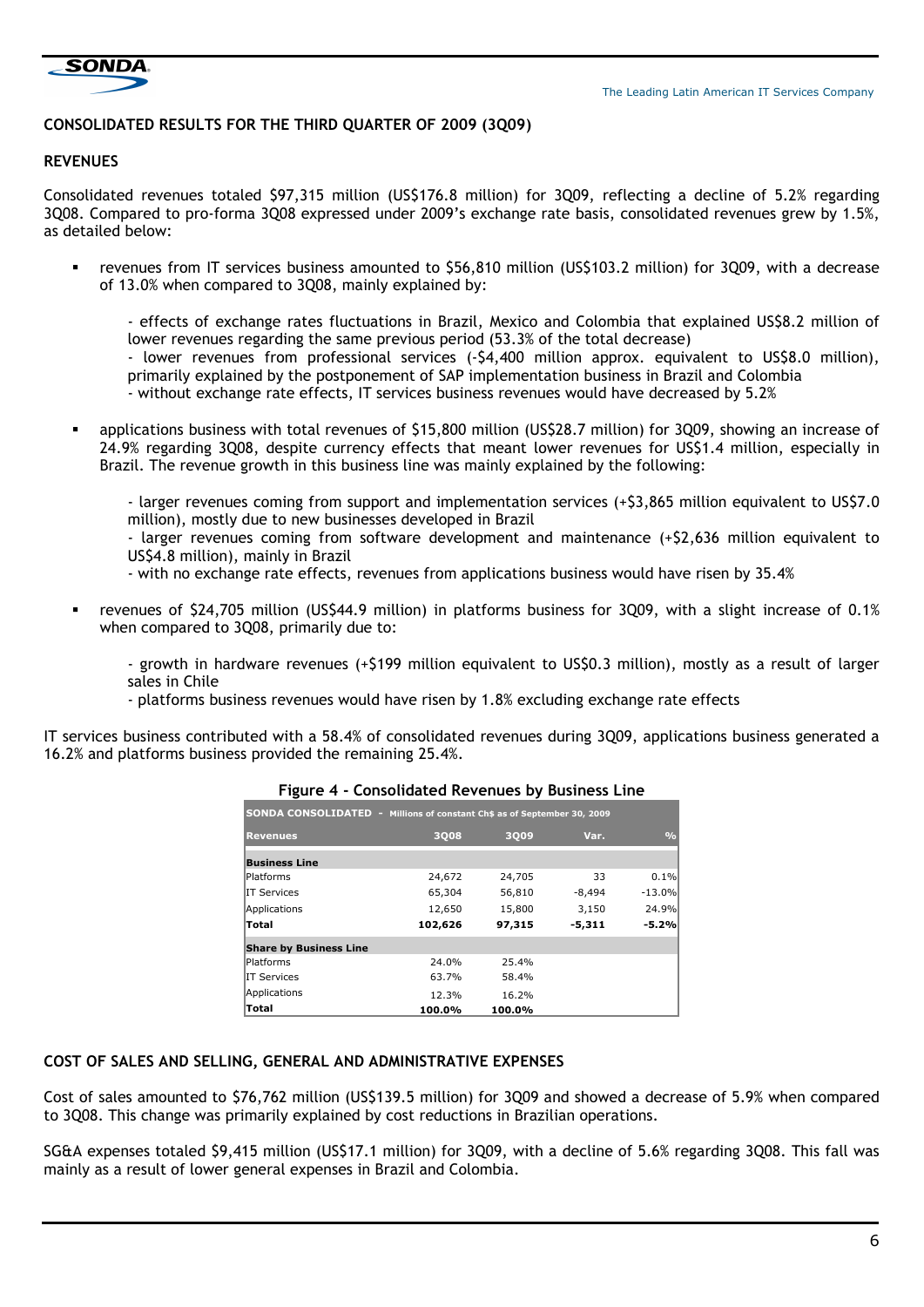

## **OPERATING INCOME AND EBITDA**

Operating income reached \$11,137 million (US\$20.2 million) for 3Q09, reflecting a rise of 0.5% when compared to 3Q08, mainly explained by better results coming from operations outside of Chile, especially Brazil and Colombia. Without considering exchange rate effects, operating income would have grown by 5.6%. Since this, gross margin rose by 60bp to reach 21.1% at 3009, while operating margin scaled up to 11.4%.

Consolidated EBITDA amounted to \$16,702 million (US\$30.3 million) for 3Q09, with a slight increase of 0.2% regarding 3Q08 and a rise of 4.3% when considering restated figures without exchange rate effects. EBITDA margin grew by 100bp and moved up from 16.2% at 3Q08 to 17.2% at 3Q09, mainly as a result of higher margins reached in operations outside Chile, primarily Brazil, Colombia and Costa Rica.

| SONDA CONSOLIDATED STATEMENTS OF INCOME               |           |         |          |               |  |  |  |  |  |  |
|-------------------------------------------------------|-----------|---------|----------|---------------|--|--|--|--|--|--|
| In millions of constant Ch\$ as of September 30, 2009 |           |         |          |               |  |  |  |  |  |  |
| <b>INCOME STATEMENT</b>                               | 3008      | 3009    | VAR.     | $\frac{9}{6}$ |  |  |  |  |  |  |
| <b>Revenues</b>                                       | 102,626   | 97,315  | $-5,311$ | $-5.2%$       |  |  |  |  |  |  |
| Cost of Sales                                         | $-81,565$ | -76,762 | 4,802    | $-5.9%$       |  |  |  |  |  |  |
| <b>Gross Profit</b>                                   | 21,061    | 20,553  | $-508$   | $-2.4%$       |  |  |  |  |  |  |
| <b>Operating Income</b>                               | 11,085    | 11,137  | 52       | 0.5%          |  |  |  |  |  |  |
| <b>EBITDA</b>                                         | 16,668    | 16,702  | 34       | 0.2%          |  |  |  |  |  |  |
| Non Operating Income                                  | $-8,028$  | 415     | 8,443    | $-105.2%$     |  |  |  |  |  |  |
| <b>Net Income</b>                                     | 396       | 8,369   | 7,973    | 2014.6%       |  |  |  |  |  |  |
| <b>FINANCIAL RATIOS</b>                               |           |         |          |               |  |  |  |  |  |  |
| Gross Margin                                          | 20.5%     | 21.1%   |          |               |  |  |  |  |  |  |
| Operating Margin                                      | 10.8%     | 11.4%   |          |               |  |  |  |  |  |  |
| <b>EBITDA Margin</b>                                  | 16.2%     | 17.2%   |          |               |  |  |  |  |  |  |
| Net Margin                                            | $0.4\%$   | 8.6%    |          |               |  |  |  |  |  |  |

#### **Figure 5 - Income Statement**

## **NON-OPERATING INCOME**

Non-operating income grew by 105.2% in 3Q09, when passing from a loss of \$8,028 million (US\$14.6 million) to a profit of \$415 million (US\$0.7 million) for 3Q09, largely explained by:

- profit of \$1,819 million (US\$3.3 million) in price-level restatement for 3Q09, with a balance of \$233 million (US\$0.4 million), mostly due to the effect of negative inflation on shareholders equity
- gain of \$5,331 million (US\$9.7 million) in foreign exchange differences for 3Q09, reaching a positive balance of \$2,797 million (US\$5.1 million), primarily explained by appreciation of local currencies and its effect when applying BT 64
- lower other non-operating expenses for \$1,020 million (US\$1.9 million) for 3Q09, with a balance of \$1,493 million (US\$2.7 million), mainly as a result of extraordinary charges related to restructuring operations costs incurred during 3Q08

## **NET INCOME**

Net income scaled up to \$8,369 million (US\$15.2 million) in 3Q09, which represented a remarkable growth considering 3Q08. This increase was mainly explained by non-operating income improvement of the last quarter. Since this, net margin rose by 820bp and scaled up from 0.4% at 3Q08 to 8.6% at 3Q09.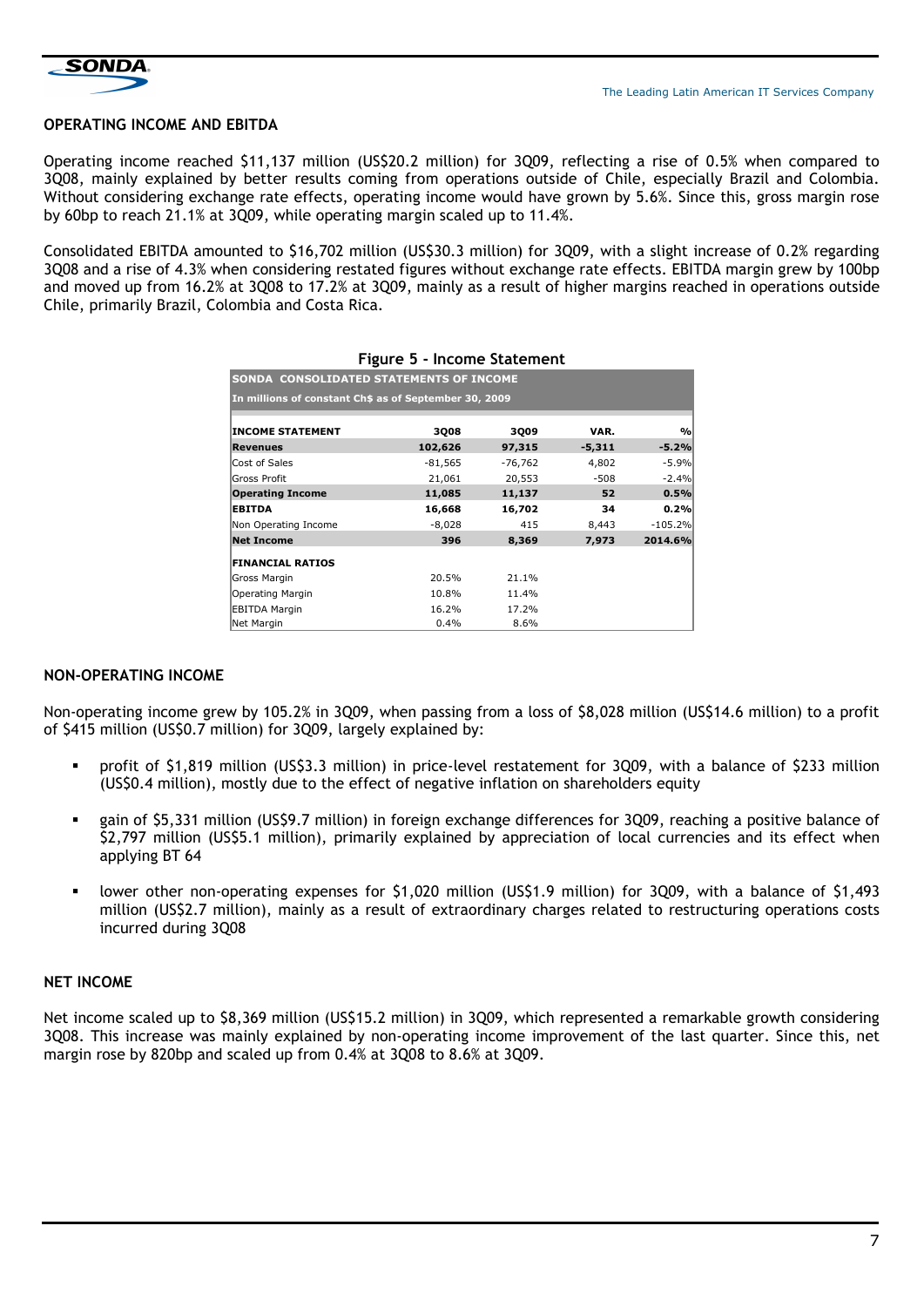

## **3. REGIONAL RESULTS FOR SEPTEMBER 2009 (9M09) AND THE THIRD QUARTER OF 2009 (3Q09)**

## **CHILE**

Main changes in Chile between 9M08 and 9M09 are described below:

- revenues of \$130,373 million (US\$236.9 million) for 9M09, with a rise of 3.1% compared to 9M08, mainly due to larger revenues from both platforms business (+8.2%) and IT services business (+0.9%)
- operating income of \$18,555 million (US\$33.7 million), reflecting a decline of 9.4% related primarily to a lower level of activity in some transaction-based contracts, lower results from subsidiaries due to the divestiture of Acfin S.A., and fluctuations in margins of some platform products due to changes in exchange rates
- EBITDA of \$30,549 million (US\$55.5 million) for 9M09, showing a drop of 7.3% regarding 9M08, along with a lower operating income
- operating margin of 14.2% and EBITDA margin of 23.4% for 9M09, reflecting the increased relative weight of revenues generated by platform business when compared to 9M08

|                                       |                                                                | .                                  |       | PUSITIVS III VIIIIV |            |            |       |               |
|---------------------------------------|----------------------------------------------------------------|------------------------------------|-------|---------------------|------------|------------|-------|---------------|
| <b>CHILE</b><br>(in millions of Ch\$) | sep-08                                                         | $sep-09$                           | Var.  | $\frac{0}{0}$       | 3008       | 3009       | Var.  | $\frac{0}{c}$ |
| <b>Revenues</b>                       | 126,430                                                        | 130,373                            | 3,943 | 3.1%                | 43,696     | 45,419     | 1,723 | 3.9%          |
| Platforms                             | 48,258                                                         | 52,231                             | 3,973 | 8.2%                | 18,301     | 19,556     | 1,255 | 6.9%          |
| IT Services                           | 70,535                                                         | 71,162                             | 626   | 0.9%                | 22,657     | 23,334     | 676   | 3.0%          |
| Applications                          | 7.637                                                          | $6.980 -$                          | 656   | -8.6%               | 2.737      | $2,530 -$  | 208   | $-7.6%$       |
| Cost of Sales                         | 95,783<br>$\overline{\phantom{a}}$<br>$\overline{\phantom{a}}$ | $101.461 -$                        | 5,678 | $5.9\% -$           | $34,236 -$ | $36.060 -$ | 1,824 | 5.3%          |
| <b>Gross Profit</b>                   | 30,647                                                         | $28,911 -$                         | 1,736 | $-5.7%$             | 9,460      | $9,359 -$  | 100   | $-1.1%$       |
| SG&A Expenses                         | $10.177 -$<br>$\overline{\phantom{a}}$                         | $10.357 -$                         | 180   | $1.8\%$ -           | $3,123 -$  | $3.776 -$  | 653   | 20.9%         |
| <b>Operating Income</b>               | 20,470                                                         | 18,555                             | 1,916 | $-9.4%$             | 6,337      | $5.584 -$  | 753   | $-11.9%$      |
| <b>EBITDA</b>                         | 32,943                                                         | 30,549<br>$\overline{\phantom{0}}$ | 2,394 | -7.3%               | 10,468     | $9,695 -$  | 773   | $-7.4%$       |
| Operating Margin                      | 16.2%                                                          | 14.2%                              |       |                     | 14.5%      | 12.3%      |       |               |
| <b>EBITDA Margin</b>                  | 26.1%                                                          | 23.4%                              |       |                     | 24.0%      | 21.3%      |       |               |

## **Figure 6 – Business in Chile**

Main changes in this country between 3Q08 and 3Q09 are described below:

- revenues of \$45,419 million (US\$82.5 million) for 3Q09, with a rise of 3.9% regarding 3Q08, mainly due to higher revenues from both platforms business (+6.9%) and IT services business (+3.0%)
- operating income of \$5,584 million (US\$10.1 million) for 3Q09, reflecting a decline of 11.9% related to a reduction in results from some transaction-based contracts and fluctuations in margins of some platform products due to changes in exchange rates
- EBITDA totaling \$9,695 million (US\$17.6 million), showing a decrease of 7.4% regarding 3Q08, mostly explained by a lower operating income
- operating margin of 12.3% and EBITDA margin of 21.3% for 3Q09

## **BRAZIL**

For comparison purposes, changes regarding 9M08 were calculated based on original figures in local currency, converted using exchange rates of 2009:

- revenues of ThUS\$170,637 for 9M09, with a decline of 1.4% regarding 9M08, reflecting primarily the deferment of SAP implementation business within IT services business
- rise of 37.8% in applications business (+ThUS\$13,742) for 9M09, as a consequence of new businesses related to own solutions such as SATI and others
- operating income of ThUS\$15,229 and EBITDA of ThUS\$18,798 for 9M09, with increases of 27.0% and 24.1% respectively, mainly explained by a higher gross profit and savings in SG&A expenses
- operating margin of 8.9% and EBITDA margin of 11.0% for 9M09, showing a growth of 200bp and 230bp respectively, mostly as a result of efficiencies and synergies achieved during this year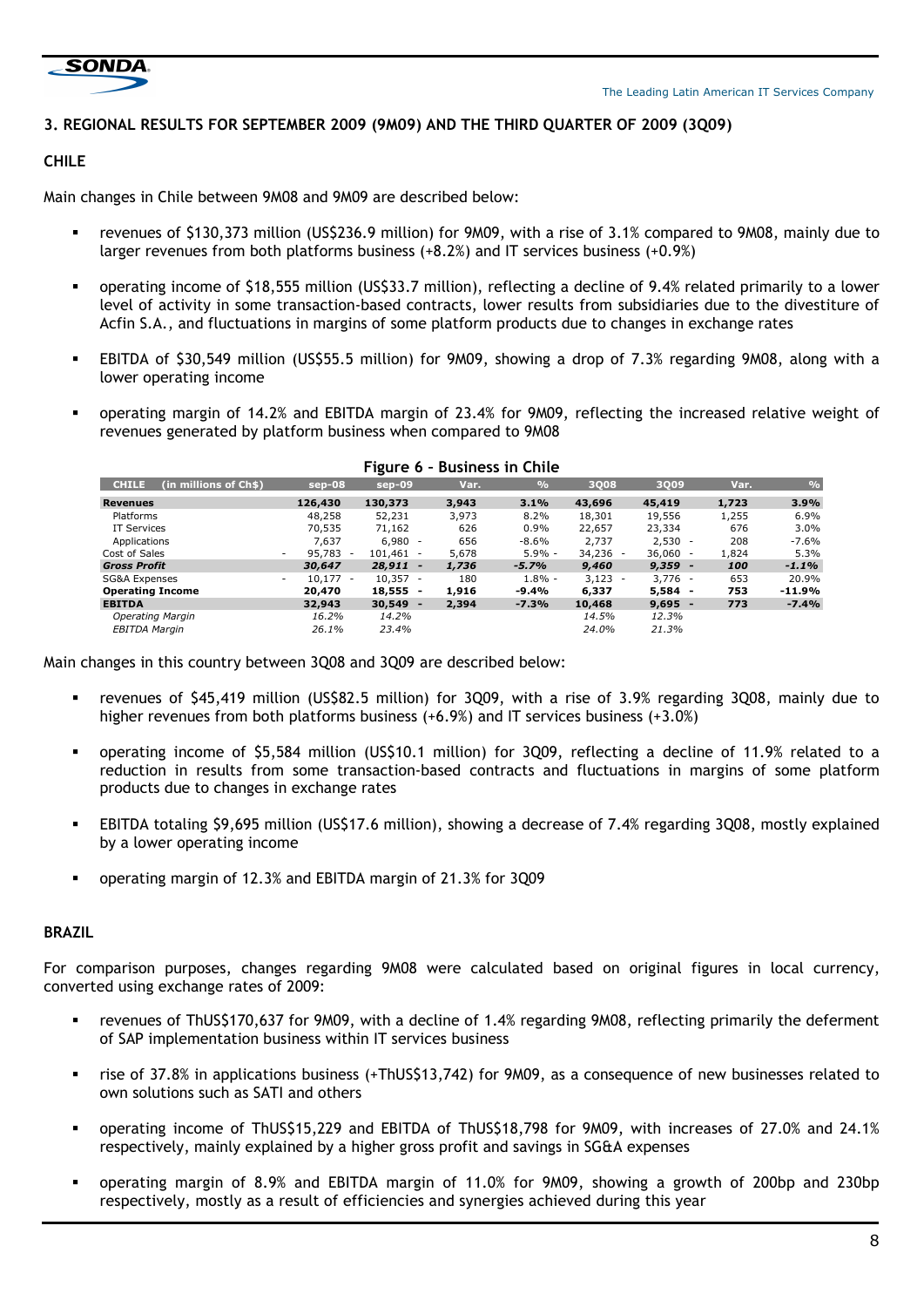

|                              |                     | -                               |        |           |                                   |                                 |       |          |
|------------------------------|---------------------|---------------------------------|--------|-----------|-----------------------------------|---------------------------------|-------|----------|
| (in ThUS\$)<br><b>BRAZIL</b> | $sep-08$            | sep-09                          | Var.   | 9/6       | <b>3Q08</b>                       | 3Q09                            | Var.  | 9/6      |
| Revenues                     | 173,144             | 170,637<br>$\blacksquare$       | 2,507  | $-1.4%$   | 68,469                            | 66,569<br>-                     | 1,900 | $-2.8%$  |
| Platforms                    | 1,367               | 832<br>$\overline{\phantom{a}}$ | 535    | $-39.2%$  | 612                               | 315<br>$\overline{\phantom{a}}$ | 297   | $-48.6%$ |
| <b>IT Services</b>           | 135,469             | 119,755                         | 15,714 | $-11.6%$  | 52,963                            | 45,641                          | 7.322 | $-13.8%$ |
| Applications                 | 36,308              | 50,050                          | 13,742 | 37.8%     | 14,894                            | 20,614                          | 5.719 | 38.4%    |
| Cost of Sales                | 141,374 -<br>$\sim$ | 136,728                         | 4,646  | $-3.3% -$ | 55,142<br>٠                       | 51,639                          | 3,503 | $-6.4%$  |
| <b>Gross Profit</b>          | 31,770              | 33,909                          | 2,139  | 6.7%      | 13,327                            | 14,931                          | 1,604 | 12.0%    |
| SG&A Expenses                | 19,782 -<br>$\sim$  | 18,680                          | 1,102  | $-5.6% -$ | 7,484<br>$\overline{\phantom{a}}$ | 7,124                           | 360   | $-4.8%$  |
| <b>Operating Income</b>      | 11,988              | 15,229                          | 3,241  | 27.0%     | 5,843                             | 7,807                           | 1,964 | 33.6%    |
| <b>EBITDA</b>                | 15,149              | 18,798                          | 3,648  | 24.1%     | 7,056                             | 9,066                           | 2,010 | 28.5%    |
| <b>Operating Margin</b>      | 6.9%                | 8.9%                            |        |           | 8.5%                              | 11.7%                           |       |          |
| <b>EBITDA Margin</b>         | 8.7%                | 11.0%                           |        |           | 10.3%                             | 13.6%                           |       |          |
|                              |                     |                                 |        |           |                                   |                                 |       |          |

#### **Figure 7 – Business in Brazil**

Main changes in this country between 3Q08 and 3Q09 are described below:

- revenues of ThUS\$66,569 for 3Q09, with a decline of 2.8% over 3Q08, mostly explained by lower revenues coming from IT services business due to the postponement of SAP implementation business
- growth of 38.4% in revenues coming from applications business (+ThUS\$5,719), primarily due to a larger volume of new businesses related to own software solutions such as SATI and others
- operating income of ThUS\$7,807 and EBITDA of ThUS\$9,066 for 3Q09, with increases of 33.6% and 28.5% respectively, as a result of a higher gross profit coupled with savings in SG&A expenses
- outstanding growth of 320bp in operating margin and 330bp in EBITDA margin regarding 3Q08, reflecting synergies reached during this year and SG&A expenses savings

## **MEXICO**

For comparison purposes, changes regarding 9M08 were calculated based on original figures in local currency, converted using exchange rates of 2009:

- 21.0% of growth in revenues, with a final amount of ThUS\$24,441 for 9M09, as a result of increases in all business lines
- rise of 6.2% in revenues coming from IT services segment mainly due to new businesses in both outsourcing and IT support services, and a growth of 89.2% in revenues coming from platforms business mostly related to larger software sales
- operating income of ThUS\$2,827 and EBITDA of ThUS\$3,180 for 9M09, reflecting increases of 45.4% and 12.6% respectively, primarily driven by a larger gross profit
- operating margin of 11.6%, surpassing by 200bp the level obtained in 9M08, and EBITDA margin of 13.0% for 9M09

|                              |                                              | ----                               |       |               |                                   |           |       |               |
|------------------------------|----------------------------------------------|------------------------------------|-------|---------------|-----------------------------------|-----------|-------|---------------|
| <b>MEXICO</b><br>(in ThUS\$) | sep-08                                       | $sep-09$                           | Var.  | $\frac{1}{2}$ | <b>3Q08</b>                       | 3Q09      | Var.  | $\frac{0}{c}$ |
| <b>Revenues</b>              | 20,206                                       | 24,441                             | 4,235 | 21.0%         | 7,665                             | 9,868     | 2,202 | 28.7%         |
| Platforms                    | 3,337                                        | 6,313                              | 2.976 | 89.2%         | 1.644                             | 2,362     | 717   | 43.6%         |
| IT Services                  | 16,811                                       | 17,853                             | 1,042 | 6.2%          | 6,020                             | 7,305     | 1,285 | 21.3%         |
| Applications                 | 58                                           | 275                                | 217   | 372.8%        |                                   | 201       | 200   | 31228.6%      |
| Cost of Sales                | 15,587<br>$\overline{\phantom{a}}$<br>$\sim$ | 18,758<br>$\overline{\phantom{a}}$ | 3,171 | $20.3% -$     | 5,829<br>$\overline{\phantom{a}}$ | $7.577 -$ | 1,749 | 30.0%         |
| <b>Gross Profit</b>          | 4,619                                        | 5,683                              | 1,064 | 23.0%         | 1,837                             | 2,290     | 454   | 24.7%         |
| SG&A Expenses                | 2,675<br>$\overline{\phantom{a}}$<br>$\sim$  | $2,856 -$                          | 181   | $6.8\%$ -     | 986<br>$\overline{\phantom{a}}$   | $1,032 -$ | 46    | 4.7%          |
| <b>Operating Income</b>      | 1,944                                        | 2,827                              | 883   | 45.4%         | 851                               | 1,258     | 407   | 47.9%         |
| <b>EBITDA</b>                | 2,825                                        | 3,180                              | 355   | 12.6%         | 1,169                             | 1,348     | 178   | 15.2%         |
| <b>Operating Margin</b>      | $9.6\%$                                      | 11.6%                              |       |               | 11.1%                             | 12.7%     |       |               |
| <b>EBITDA Margin</b>         | 14.0%                                        | 13.0%                              |       |               | 15.3%                             | 13.7%     |       |               |

#### **Figure 8 – Business in Mexico**

Main changes in this country between 3Q08 and 3Q09 are described below:

 increase of 28.7% in revenues, totaling ThUS\$9,868 at 3Q09, mostly explained by higher revenues from both IT services business (+21.3%) and platforms business (+43.6%)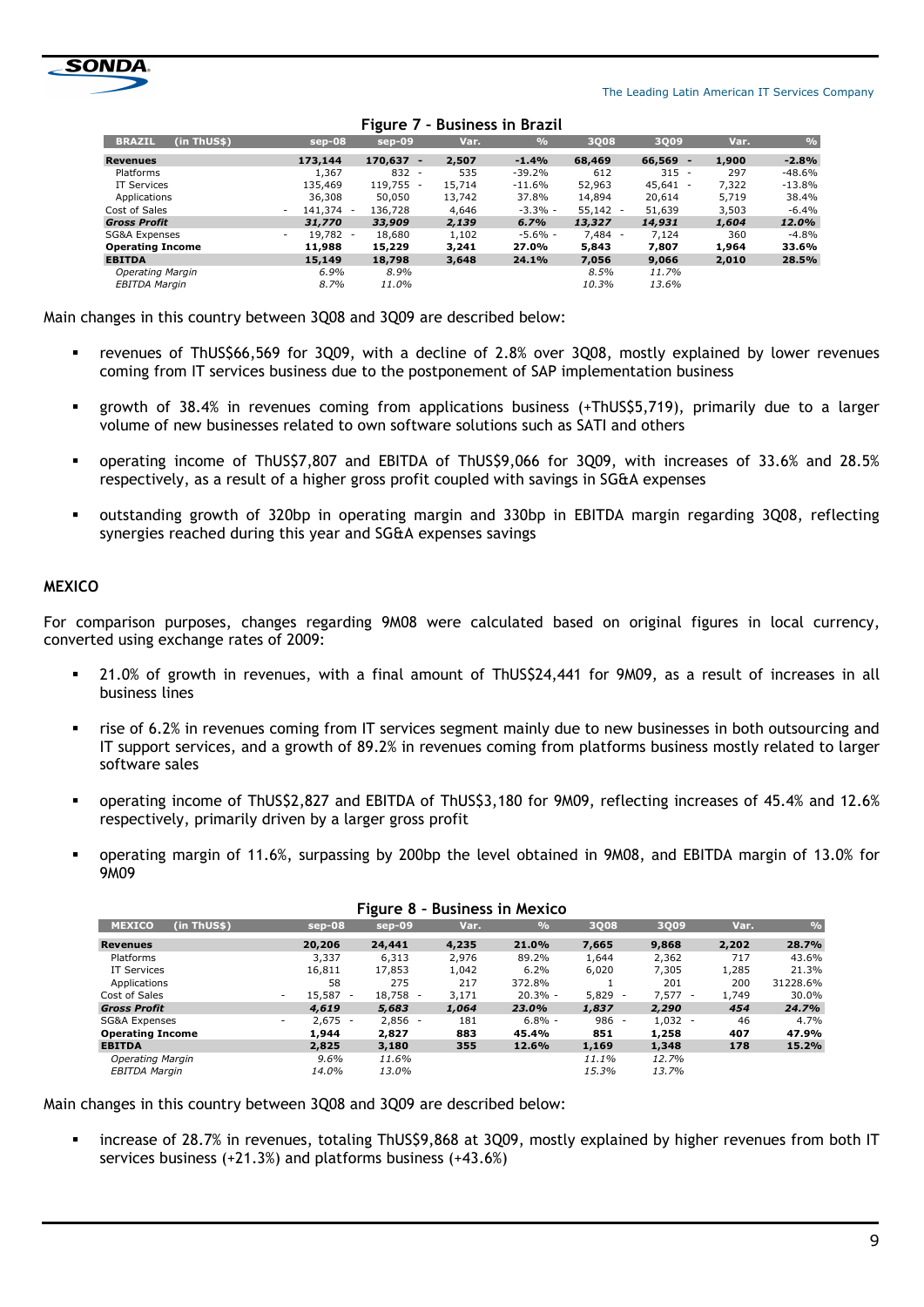

- growth of 47.9% in operating income and 15.2% in EBITDA for 3Q09, reaching ThUS\$1,258 and ThUS\$1,348 respectively, mainly as a result of a higher gross profit
- operating margin of 12.7%, surpassing by 160bp the same previous period due to larger revenues, and EBITDA margin of 13.7% for 3Q09

## **OPLA (Other countries in Latin America)**

For comparison purposes, changes regarding 9M08 were calculated based on original figures in US\$, except for Colombia whose 9M08 figures have been restated based on original figures in local currency converted using exchange rates of 2009:

- revenues of ThUS\$54,980 for 9M09, maintaining a similar level regarding the same previous period, due primarily to higher revenues from applications business (+ThUS\$4,403) offset by lower revenues coming from both platforms business (-ThUS\$1,468) and IT services business (-ThUS\$3,271), partly explained by the postponement of SAP implementation business in Colombia
- growth of 103.1% in applications business primarily generated by Colombia (+ThUS\$3,745) and Uruguay (+ThUS\$1,076)
- operating income of ThUS\$3,853 and EBITDA of ThUS\$6,740 for 9M09, with increases of 1.9% and 7.5% respectively, mostly explained by lower SG&A expenses
- rise of 20bp in operating margin, which moved from 6.8% at 9M08 to 7.0% at 9M09
- improvement of 100bp in EBITDA margin to reach 12.3% for 9M09, highlighting higher contributions to results and EBITDA from operations in Colombia and Costa Rica

| (in ThUS\$)<br><b>OPLA</b> | $sep-08$                              | $sep-09$   | Var.  | $\%$       | 3008       | 3Q09         | Var.  | $\frac{0}{0}$ |
|----------------------------|---------------------------------------|------------|-------|------------|------------|--------------|-------|---------------|
| <b>Revenues</b>            | 55,316                                | $54.980 -$ | 336   | $-0.6%$    | 19,585     | 17,858<br>u. | 1,727 | $-8.8%$       |
| Platforms                  | 27,684                                | $26,216 -$ | 1,468 | $-5.3%$    | 8,691      | $6,680 -$    | 2,011 | $-23.1%$      |
| IT Services                | 23,363                                | $20,092 -$ | 3,271 | -14.0%     | 9,403      | $7,882 -$    | 1,522 | $-16.2%$      |
| Applications               | 4,269                                 | 8,672      | 4,403 | 103.1%     | 1,490      | 3,296        | 1,806 | 121.2%        |
| Cost of Sales              | 45,037 -<br>۰                         | $45.763 -$ | 726   | $1.6% -$   | $15,921 -$ | 14,740       | 1,180 | $-7.4%$       |
| <b>Gross Profit</b>        | 10,279                                | $9,217 -$  | 1,062 | $-10.3%$   | 3,664      | $3,117 -$    | 547   | $-14.9%$      |
| SG&A Expenses              | $6.497 -$<br>$\overline{\phantom{a}}$ | 5,364      | 1,133 | $-17.4%$ - | $2,634 -$  | 2,091        | 542   | $-20.6%$      |
| <b>Operating Income</b>    | 3.782                                 | 3,853      | 71    | 1.9%       | 1,031      | $1,026 -$    | 5     | $-0.5%$       |
| <b>EBITDA</b>              | 6,268                                 | 6,740      | 472   | 7.5%       | 1,963      | 2,319        | 355   | 18.1%         |
| <b>Operating Margin</b>    | 6.8%                                  | $7.0\%$    |       |            | 5.3%       | 5.7%         |       |               |
| <b>EBITDA Margin</b>       | 11.3%                                 | 12.3%      |       |            | 10.0%      | 13.0%        |       |               |

#### **Figure 9 – Business in OPLA**

Main changes in this region between 3Q08 and 3Q09 are described below:

- revenues of ThUS\$17,858 for 3Q09, with a decline of 8.8% regarding 3Q08, mostly as a result of lower revenues coming from both platforms business (-ThUS\$2,011) and IT services business (-ThUS\$1,522), mainly explained by the deferment of SAP implementation business in Colombia
- increase of 121.2% in applications business primarily reported by Colombia (+ThUS\$1,558) and Uruguay (+ThUS\$318)
- operating income of ThUS\$1,026, leading to a rise of 20bp in operating margin to reach 5.7% for 3Q09
- EBITDA of ThUS\$2,319 for 3Q09, with a remarkable growth of 300bp in EBITDA margin, mostly related to higher margins reached in Colombia and Costa Rica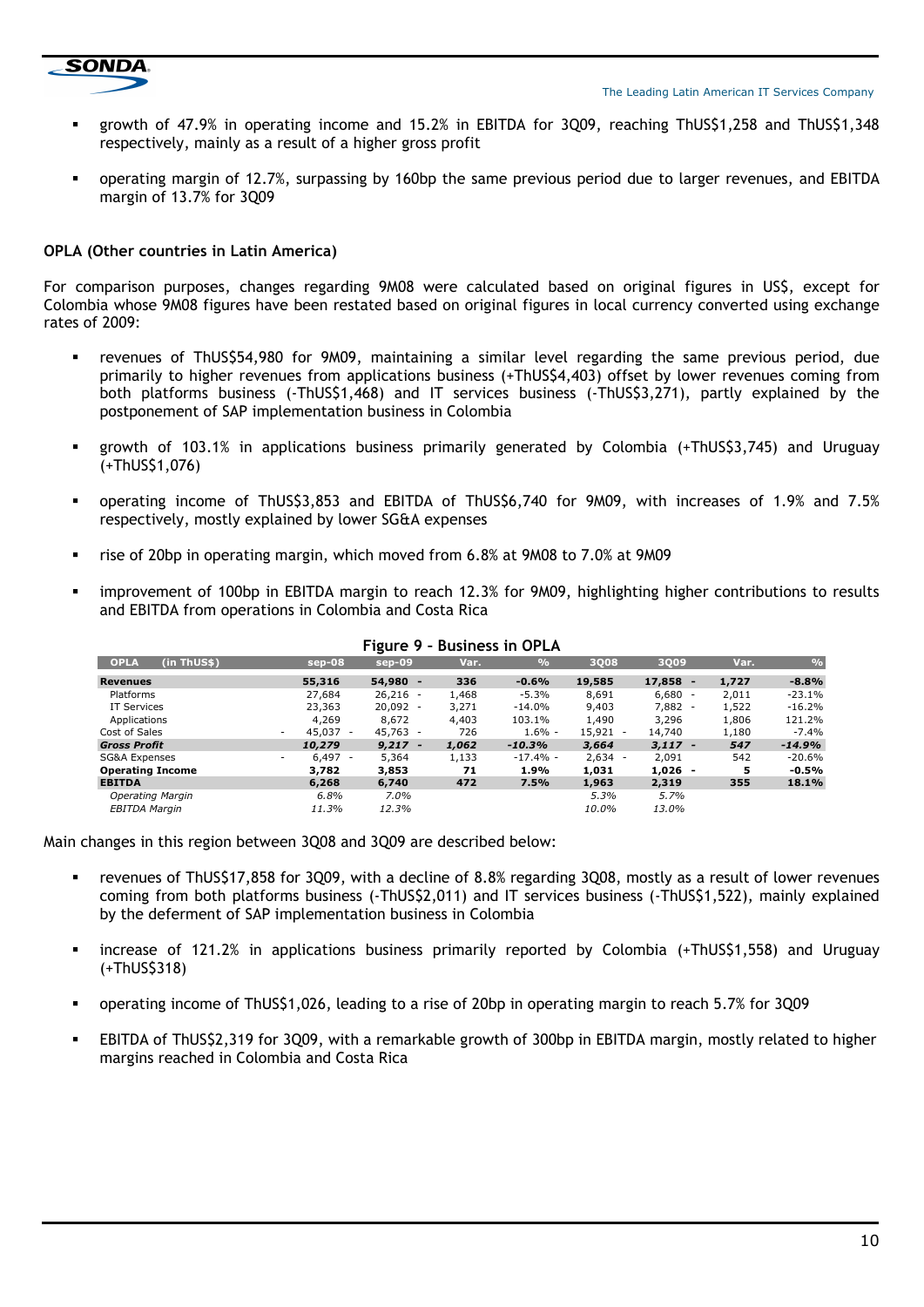

|  | Figure 10 - Regional Summary (in millions of constant Ch\$ as of September, 2009) |
|--|-----------------------------------------------------------------------------------|
|--|-----------------------------------------------------------------------------------|

|                                                       |                                          |                          |        | $\frac{0}{0}$ |            |             |       | $\frac{0}{0}$ |
|-------------------------------------------------------|------------------------------------------|--------------------------|--------|---------------|------------|-------------|-------|---------------|
|                                                       | $sep-08$                                 | sep-09                   | Var.   |               | 3008       | 3009        | Var.  |               |
| In millions of constant Ch\$ as of September 30, 2009 |                                          |                          |        |               |            |             |       |               |
| <b>CHILE</b>                                          |                                          |                          |        |               |            |             |       |               |
| <b>Revenues</b>                                       | 126,430                                  | 130,373                  | 3,943  | 3.1%          | 43,696     | 45,419      | 1,723 | 3.9%          |
| Platforms                                             | 48,258                                   | 52,231                   | 3,973  | 8.2%          | 18,301     | 19,556      | 1,255 | 6.9%          |
| <b>IT Services</b>                                    | 70,535                                   | 71,162                   | 626    | 0.9%          | 22,657     | 23,334      | 676   | 3.0%          |
| Applications                                          | 7,637                                    | $6,980 -$                | 656    | $-8.6%$       | 2,737      | $2,530 -$   | 208   | $-7.6%$       |
| Cost of Sales                                         | 95,783 -<br>÷,                           | $101,461 -$              | 5,678  | 5.9%          | $-34,236$  | $-36,060 -$ | 1,824 | 5.3%          |
| <b>Gross Profit</b>                                   | 30,647                                   | $28,911 -$               | 1,736  | $-5.7%$       | 9,460      | $9,359 -$   | 100   | $-1.1%$       |
| <b>SG&amp;A Expenses</b>                              | $10,177 -$<br>$\overline{\phantom{a}}$   | $10,357 -$               | 180    | 1.8%          | $-3,123$   | $-3,776 -$  | 653   | 20.9%         |
| <b>Operating Income</b>                               | 20,470                                   | $18,555 -$               | 1,916  | $-9.4%$       | 6,337      | $5,584 -$   | 753   | $-11.9%$      |
| <b>EBITDA</b>                                         | 32,943                                   | $30,549 -$               | 2,394  | $-7.3%$       | 10,468     | $9.695 -$   | 773   | $-7.4%$       |
| <b>Operating Margin</b>                               | 16.2%                                    | 14.2%                    |        |               | 14.5%      | 12.3%       |       |               |
| <b>EBITDA Margin</b>                                  | 26.1%                                    | 23.4%                    |        |               | 24.0%      | 21.3%       |       |               |
|                                                       |                                          |                          |        |               |            |             |       |               |
| <b>BRAZIL</b>                                         |                                          |                          |        |               |            |             |       |               |
| <b>Revenues</b>                                       | 115,828                                  | $93,912 -$               | 21,916 | $-18.9%$      | 42,463     | $36,637 -$  | 5,826 | $-13.7%$      |
| Platforms                                             | 898                                      | 458 -                    | 440    | $-49.0%$      | 378        | $173 -$     | 204   | $-54.1%$      |
| <b>IT Services</b>                                    | 90,835                                   | 65,908 -                 | 24,926 | $-27.4%$      | 32,995     | $25,119 -$  | 7,877 | $-23.9%$      |
| Applications                                          | 24,095                                   | 27,546                   | 3,451  | 14.3%         | 9,090      | 11,345      | 2,255 | 24.8%         |
| Cost of Sales                                         | 94,437 -                                 | 75,250                   | 19,187 | $-20.3%$      | $-34,201$  | $-28,420$   | 5,781 | $-16.9%$      |
| <b>Gross Profit</b>                                   | 21,391                                   | 18,662 -                 | 2,729  | $-12.8%$      | 8,261      | $8,217 -$   | 44    | $-0.5%$       |
| <b>SG&amp;A Expenses</b>                              | $13,301 -$                               | 10,281                   | 3,020  | $-22.7%$      | $-4,669$   | $-3,921$    | 748   | $-16.0%$      |
| <b>Operating Income</b>                               | 8,090                                    | 8,381                    | 291    | 3.6%          | 3,593      | 4,297       | 704   | 19.6%         |
| <b>EBITDA</b>                                         | 9,872                                    | 10,345                   | 473    | 4.8%          | 4,253      | 4,989       | 736   | 17.3%         |
| <b>Operating Margin</b>                               | 7.0%                                     | 8.9%                     |        |               | 8.5%       | 11.7%       |       |               |
| <b>EBITDA Margin</b>                                  | 8.5%                                     | 11.0%                    |        |               | 10.0%      | 13.6%       |       |               |
|                                                       |                                          |                          |        |               |            |             |       |               |
| <b>MEXICO</b>                                         |                                          |                          |        |               |            |             |       |               |
| <b>Revenues</b>                                       | 14,307                                   | $13,451 -$               | 856    | $-6.0%$       | 5,421      | 5,431       | 10    | 0.2%          |
| Platforms                                             | 2,347                                    | 3,474                    | 1,127  | 48.0%         | 1,158      | 1,300       | 141   | 12.2%         |
| IT Services                                           | 11,919                                   | $9,826 -$                | 2,093  | $-17.6%$      | 4,262      | $4,020 -$   | 242   | $-5.7%$       |
| Applications                                          | 41                                       | 151                      | 110    | 269.7%        | 0          | 111         | 110   | 24197.7%      |
| Cost of Sales                                         | $11,037 -$<br>÷,                         | 10,324                   | 713    | $-6.5%$       | $-4,120$   | $-4,170 -$  | 50    | 1.2%          |
| <b>Gross Profit</b>                                   | 3,270                                    | $3,128 -$                | 143    | $-4.4%$       | 1,300      | $1,260 -$   | 40    | $-3.1%$       |
| <b>SG&amp;A Expenses</b>                              | $1,898 -$<br>$\overline{\phantom{a}}$    | 1,572                    | 326    | $-17.2%$      | $-700$     | $-568$      | 131   | $-18.8%$      |
| <b>Operating Income</b>                               | 1,373                                    | 1,556                    | 183    | 13.3%         | 601        | 692         | 92    | 15.2%         |
| <b>EBITDA</b>                                         | 1,996                                    | $1,750 -$                | 246    | $-12.3%$      | 827        | $742 -$     | 86    | $-10.4%$      |
| <b>Operating Margin</b>                               | 9.6%                                     | 11.6%                    |        |               | 11.1%      | 12.7%       |       |               |
| <b>EBITDA Margin</b>                                  | 14.0%                                    | 13.0%                    |        |               | 15.3%      | 13.7%       |       |               |
| <b>OPLA</b>                                           |                                          |                          |        |               |            |             |       |               |
| <b>Revenues</b>                                       | 31,914                                   | 30,259<br>$\blacksquare$ | 1,655  | $-5.2%$       |            | $9,828 -$   |       | $-11.0%$      |
| Platforms                                             |                                          |                          |        | $-6.8%$       | 11,046     |             | 1,218 | $-24.0%$      |
|                                                       | 15,479                                   | 14,428 -                 | 1,051  |               | 4,835      | $3,676 -$   | 1,158 |               |
| IT Services                                           | 13,942                                   | 11,058 -                 | 2,885  | -20.7%        | 5,389      | 4,338 -     | 1,052 | $-19.5%$      |
| Applications                                          | 2,492                                    | 4,773                    | 2,281  | 91.5%         | 822        | 1,814       | 992   | 120.6%        |
| Cost of Sales                                         | 26,009 -<br>$\qquad \qquad \blacksquare$ | 25,186                   | 823    | $-3.2%$       | $-9,007$   | $-8,113$    | 894   | $-9.9%$       |
| <b>Gross Profit</b>                                   | 5,905                                    | 5,073 -                  | 832    | $-14.1%$      | 2,039      | 1,716 -     | 324   | $-15.9%$      |
| SG&A Expenses                                         | $3,777 -$                                | 2,952                    | 825    | $-21.8%$      | $-1,485$   | -1,151      | 334   | $-22.5%$      |
| <b>Operating Income</b>                               | 2,128                                    | 2,121 -                  | 8      | $-0.4%$       | 555        | 564         | 10    | 1.7%          |
| <b>EBITDA</b>                                         | 3,591                                    | 3,709                    | 119    | 3.3%          | 1,119      | 1,276       | 157   | 14.0%         |
| <b>Operating Margin</b>                               | 6.7%                                     | 7.0%                     |        |               | 5.0%       | 5.7%        |       |               |
| <b>EBITDA Margin</b>                                  | 11.3%                                    | 12.3%                    |        |               | 10.1%      | 13.0%       |       |               |
| <b>CONSOLIDATED TOTAL</b>                             |                                          |                          |        |               |            |             |       |               |
| <b>Revenues</b>                                       | 288,479                                  | 267,995 -                | 20,484 | $-7.1%$       | 102,626    | 97,315 -    | 5,311 | $-5.2%$       |
| Platforms                                             | 66,983                                   | 70,592                   | 3,608  | 5.4%          | 24,672     | 24,705      | 33    | $0.1\%$       |
| IT Services                                           | 187,231                                  | 157,953 -                | 29,278 | $-15.6%$      | 65,304     | 56,810 -    | 8,494 | $-13.0%$      |
| Applications                                          | 34,264                                   | 39,450                   | 5,185  | 15.1%         | 12,650     | 15,800      | 3,150 | 24.9%         |
| Cost of Sales                                         | 227,266 -<br>÷,                          | 212,221                  | 15,045 | $-6.6%$ -     | $81,565 -$ | 76,762      | 4,802 | $-5.9%$       |
| <b>Gross Profit</b>                                   | 61,213                                   | 55,774 -                 | 5,439  | $-8.9%$       | 21,061     | 20,553 -    | 508   | $-2.4%$       |
| SG&A Expenses                                         |                                          |                          |        | -13.7% -      | 9,976 -    |             | 560   | $-5.6%$       |
|                                                       | 29,152 -                                 | 25,161                   | 3,991  |               |            | 9,415       |       |               |
| <b>Operating Income</b>                               | 32,061                                   | 30,612 -                 | 1,448  | $-4.5%$       | 11,085     | 11,137      | 52    | 0.5%          |
| <b>EBITDA</b>                                         | 48,402                                   | 46,354 -                 | 2,048  | $-4.2%$       | 16,668     | 16,702      | 34    | 0.2%          |
| <b>Operating Margin</b>                               | 11.1%                                    | 11.4%                    |        |               | 10.8%      | 11.4%       |       |               |
| <b>EBITDA Margin</b>                                  | 16.8%                                    | 17.3%                    |        |               | 16.2%      | 17.2%       |       |               |